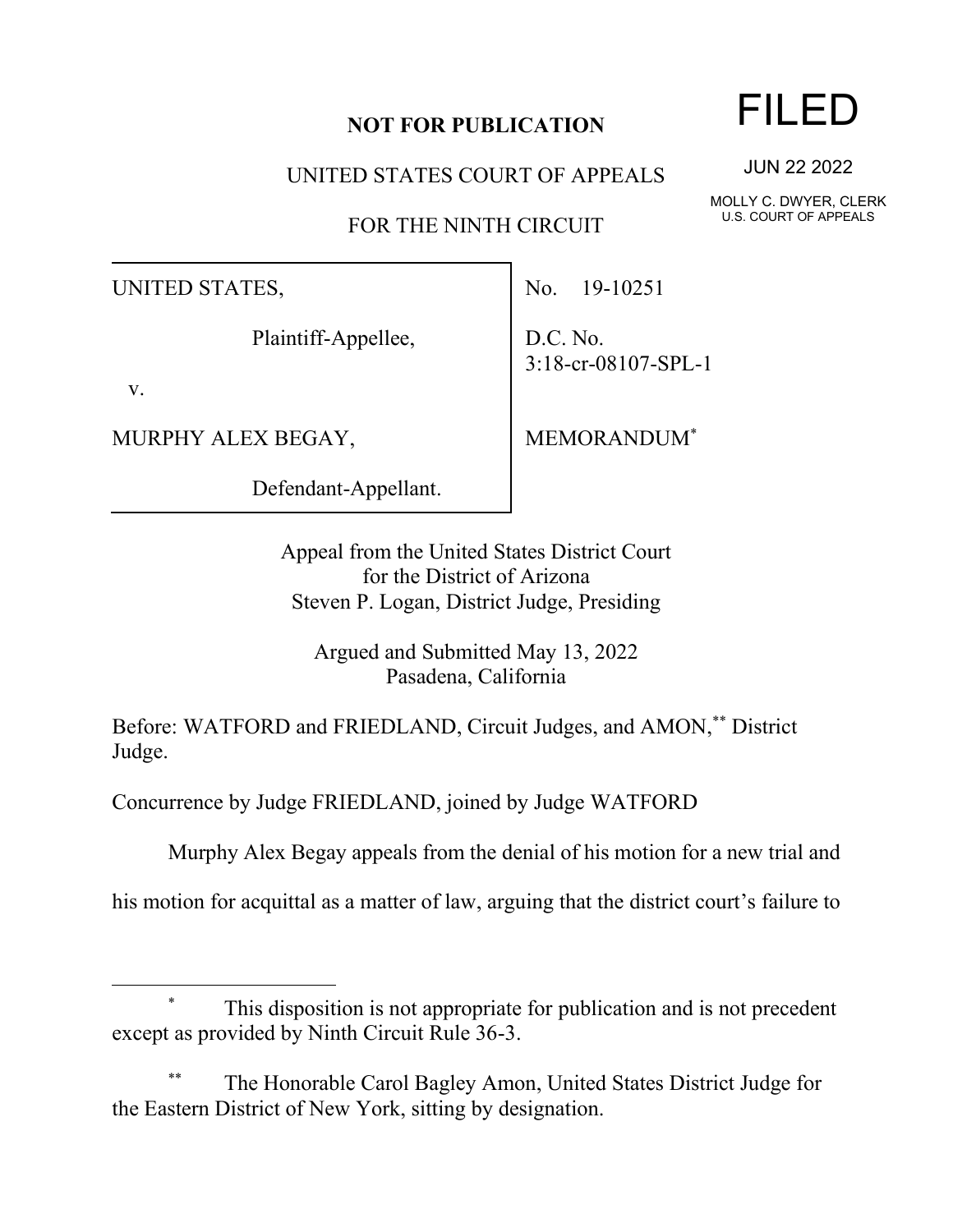suppress his pretrial statements, its decision to exclude portions of his interview with the FBI, and statements made by the government in closing infected his trial with error. We affirm.

1. The district court did not err by denying Begay's motion to suppress. "Whether a person is 'in custody' for purposes of *Miranda* [*v. Arizona*, 384 U.S. 436 (1966)] is a mixed question of law and fact that is reviewed de novo." *United States v. Cazares*, 788 F.3d 956, 979 (9th Cir. 2015). "A defendant is in custody if," based on the totality of the circumstances, "a 'reasonable innocent person in such circumstances would conclude that after brief questioning he or she would not be free to leave.'" *United States v. Bassignani*, 575 F.3d 879, 883 (9th Cir. 2009) (quoting *United States v. Booth*, 669 F.2d 1231, 1235 (9th Cir. 1981)). Five nondispositive factors relevant to the custody determination are "(1) the language used to summon the individual; (2) the extent to which the defendant is confronted with evidence of guilt; (3) the physical surroundings of the interrogation; (4) the duration of the detention; and (5) the degree of pressure applied to detain the individual." *Id.* (quoting *United States v. Kim*, 292 F.3d 969, 974 (9th Cir. 2002)).

Considering the totality of the circumstances, the district court's finding that Begay was not in custody when he made the statements he sought to suppress was well supported. Before Begay entered the agents' car, one agent "informed him that he was not under arrest and that [they] would not be driving anywhere in [the]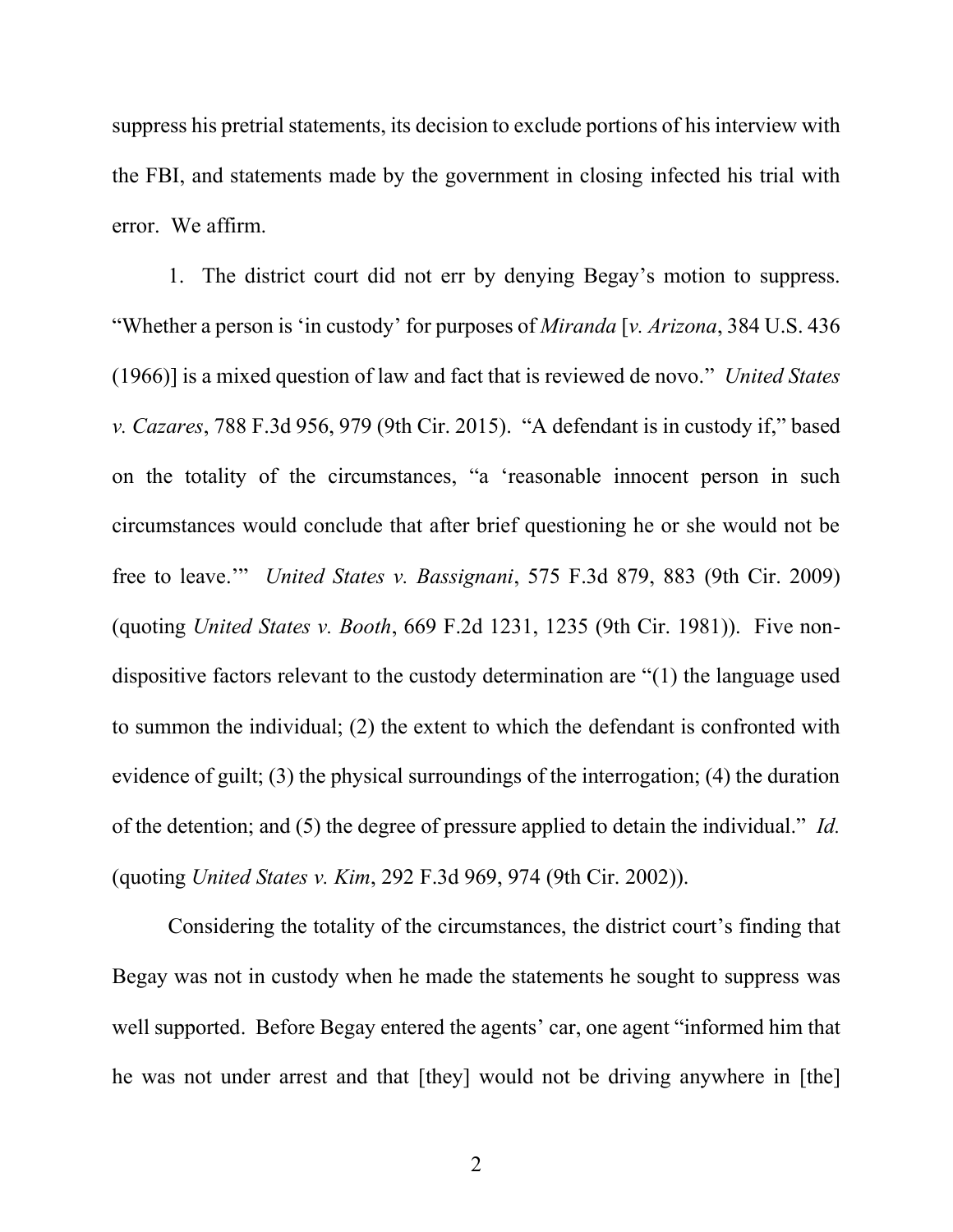vehicle." Once they entered the car, the agent confirmed: "you're not under arrest," "[y]ou're not in my custody," the "[d]oors are unlocked," and "[y]ou can—free to leave whenever you want." Begay indicated he understood. Moreover, the interview itself was conducted by agents in plainclothes who did not display their firearms, lasted only 36 minutes, and took place in an unlocked car with Begay's family nearby. Additionally, a review of the recording supports the district court's finding that the tone of the interview was never "aggressive" or "coercive."

At oral argument, counsel for Begay conceded that if Begay were not in custody, *Miranda* would not apply and statements made after Begay expressed a desire not to talk would not be subject to suppression under *Miranda*. *See Montejo v. Louisiana*, 556 U.S. 778, 795 (2009) ("[T]he *Miranda-Edwards* regime . . . applies only in the context of custodial interrogation."). Begay also challenges the voluntariness of his statements, which is an inquiry independent of the applicability of the *Miranda* decision. *See Beckwith v. United States*, 425 U.S. 341, 347-48 (1976). Although Begay's statements that he did not wish to speak to the agents bear on that inquiry, we conclude based upon the facts outlined above and considering the totality of the circumstances that his statements were voluntary.

2. Begay argues that the district court abused its discretion by denying his motion to admit the entirety of his statement to the FBI under Federal Rule of Evidence 106. We review for harmless error and will reverse only if it is more

3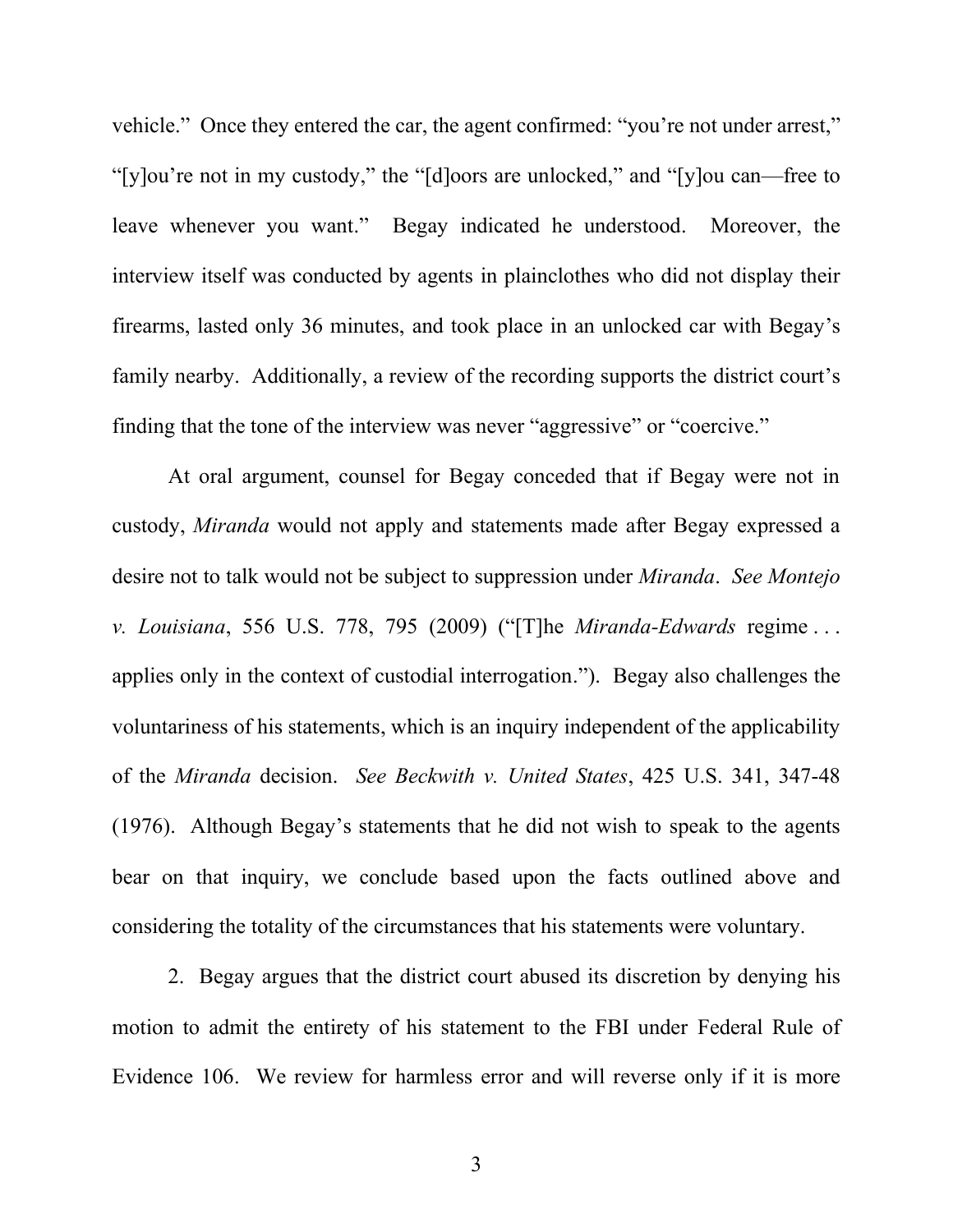probable than not that the error materially affected the verdict. *See United States v. Lopez*, 4 F.4th 706, 714, 717-18 (9th Cir. 2021) (applying harmless error standard to Rule 106 challenge).

Assuming without deciding that the trial court's failure to admit the full recording was an abuse of discretion, we find that any error was harmless. "It is well established that the strength of the Government's case can render trial errors harmless by reducing the likelihood that tainted evidence impacted the verdict." *Id.* at 718. There was substantial evidence of Begay's guilt. The victim testified to knowing Begay prior to the charged incident, testified in detail about the incident, and identified Begay as the perpetrator by both his full name and his nickname "Smurf," and through an in-court identification. Begay's presence at the scene of the crime was corroborated by two witnesses, and two other witnesses testified to the victim's contemporaneous distress. The jury also heard recordings of Begay's phone calls from jail in which he seemingly admitted to having gotten drunk with the victim's mother and having returned to her house.

Moreover, on taking the stand, Begay was effectively cross-examined on his claim that he had very limited English language proficiency and on his denial of his use of the nickname "Smurf." The jury could have easily inferred that he lied about these matters, as well as his claim that he had never been to the victim's mother's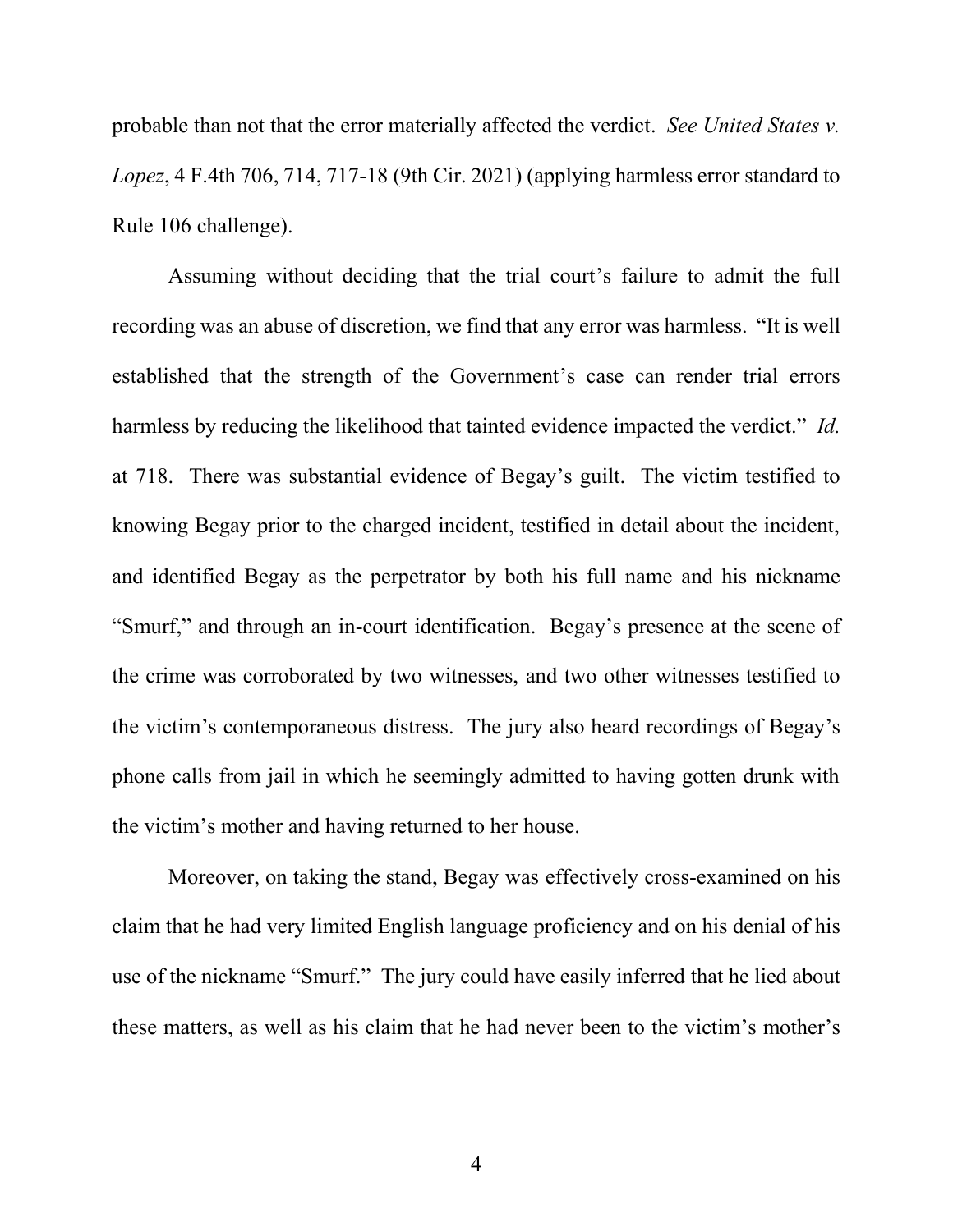house.<sup>1</sup> "[D]isbelief by the jury of defendant's testimony would here present some damaging affirmative inferences." *United States v. Smith*, 427 F.2d 1164, 1164 (9th Cir. 1970) (per curiam); *see also United States v. Reyes*, 660 F.3d 454, 467 (9th Cir. 2011) (citing *United States v. Perkins*, 937 F.2d 1397, 1402 (9th Cir. 1991), for the proposition that "false exculpatory statements can be considered as evidence of consciousness of guilt").

Admission of the full recording would not have undercut the strength of this evidence. Moreover, Begay's decision to testify at least partially "served to mitigate any prejudice resulting from the improper admission of the misleading excerpts." *Lopez*, 4 F.4th at 718. Although Begay was not able to testify to all the details of his interview, he was able to dispute that his statements to the FBI agents were confessional. Given this record, it is more probable than not that the error did not materially affect the verdict.

3. The trial court did not err in denying Begay's motion for acquittal. Begay admits that his motion for acquittal "was admittedly weak and predicated upon the wrongful admission of the interview excerpts." As noted, Begay was not in custody and participated in the interview voluntarily, so the interview excerpts were not wrongfully admitted. Moreover, even without the interview excerpts, there was

<sup>&</sup>lt;sup>1</sup> Notably, the sentencing judge found that Begay "made false statements [while] testifying about material issues" when he gave the aforementioned testimony, observing that he "just flat out lied while he was on the stand."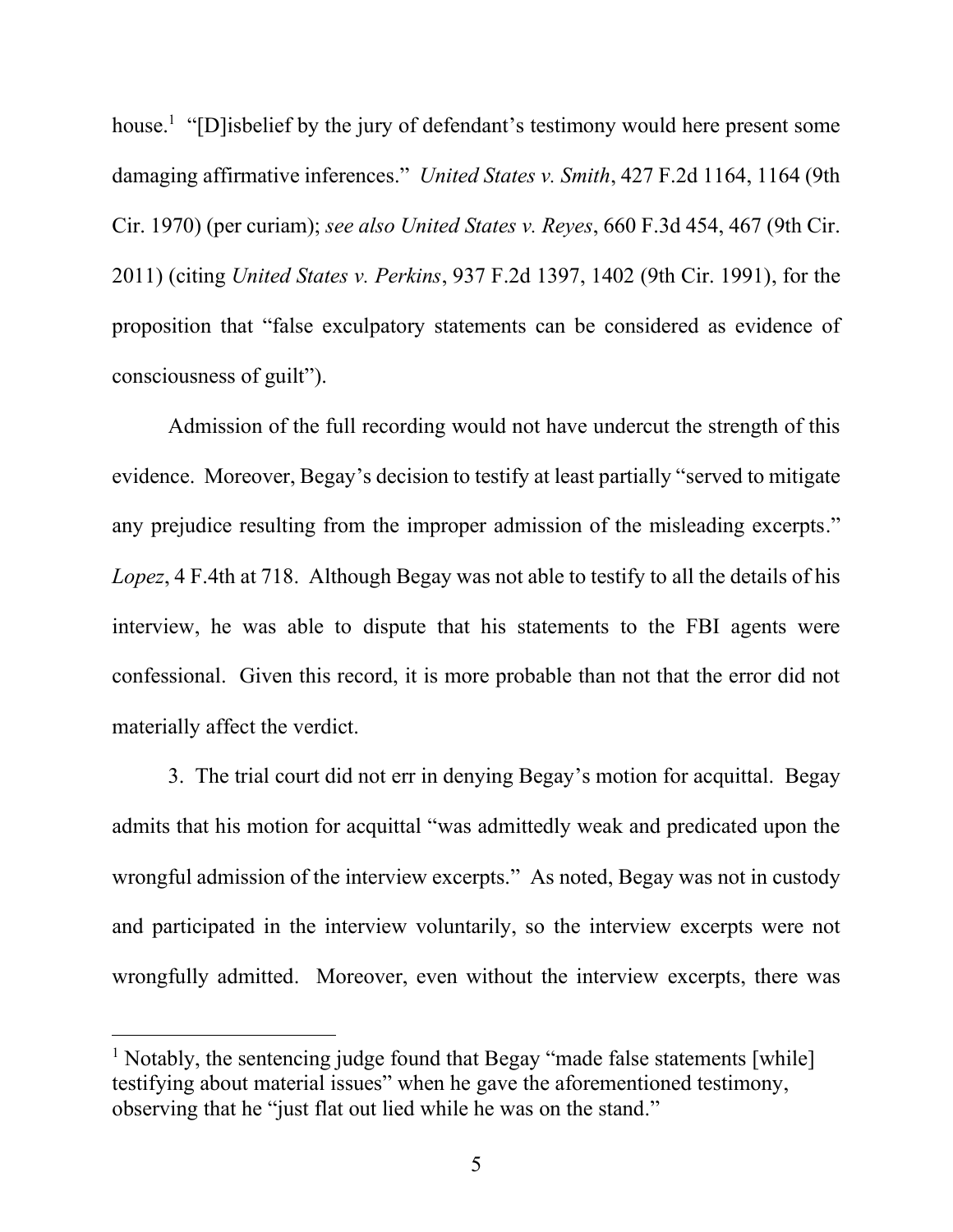other significant evidence of Begay's guilt, as discussed above. Accordingly, "viewing the evidence in the light most favorable to the prosecution, a[] rational trier of fact could have found the essential elements of the crime beyond a reasonable doubt." *United States v. Mincoff*, 574 F.3d 1186, 1192 (9th Cir. 2009) (quoting *United States v. Dearing*, 504 F.3d 897, 900 (9th Cir. 2007)).

4. Begay alleges that the government engaged in impermissible vouching during its closing argument. Because Begay failed to object to the alleged vouching, we apply the plain error standard. *United States v. Brooks*, 508 F.3d 1205, 1209 (9th Cir. 2007). Here, the government did not commit plain error. "Improper vouching typically occurs in two situations: (1) the prosecutor places the prestige of the government behind a witness by expressing his or her personal belief in the veracity of the witness, or (2) the prosecutor indicates that information not presented to the jury supports the witness's testimony." *Id.* (quoting *United States v. Hermanek*, 289 F.3d 1076, 1098 (9th Cir. 2002)). The government's discussion of the victim's testimony did not rely on the government's prestige or indicate the existence of information not presented to the jury. Instead, the government argued only that the testimony that the jury had heard bolstered the victim's credibility. That is a permissible argument where the defense has challenged a witness's credibility. *See United States v. Alcantara-Castillo*, 788 F.3d 1186, 1195 (9th Cir. 2015) (finding no improper vouching where "the prosecutor appears to be employing the language of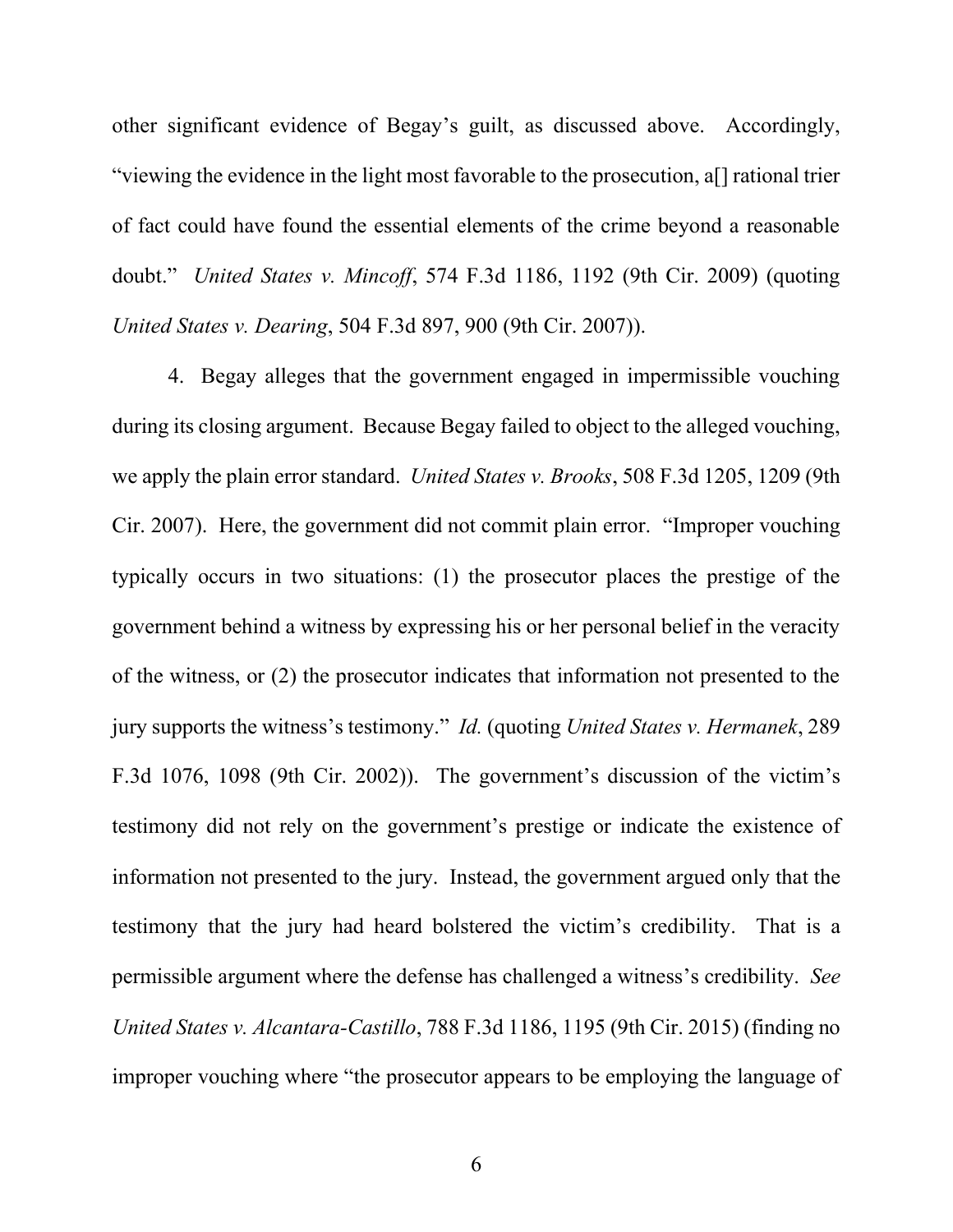the district court's jury instruction as to credibility to argue that the jury should believe [a witness] based upon inferences it could draw from the evidence").

Additionally, it was permissible for the government to argue that Begay's response "[u]m, yes" to the agent's question "[y]ou put your penis in her vagina" was an admission. Any error in the prosecutor's statement that the jury "should believe" Begay's admission "[b]ecause that's true" is not so apparent that it amounts to plain error.

5. Because we find no error in the district court's failure to suppress Begay's statements to the FBI or the government's closing statement and find that any evidentiary error was harmless, we conclude that the court did not abuse its discretion when it denied Begay's motion for a new trial. Begay waived any additional arguments referenced only obliquely in his summary of argument section because he did not "specifically and distinctly argue the issue[s] in his . . . opening brief." *See United States v. Kama*, 394 F.3d 1236, 1238 (9th Cir. 2005).

#### **AFFIRMED**.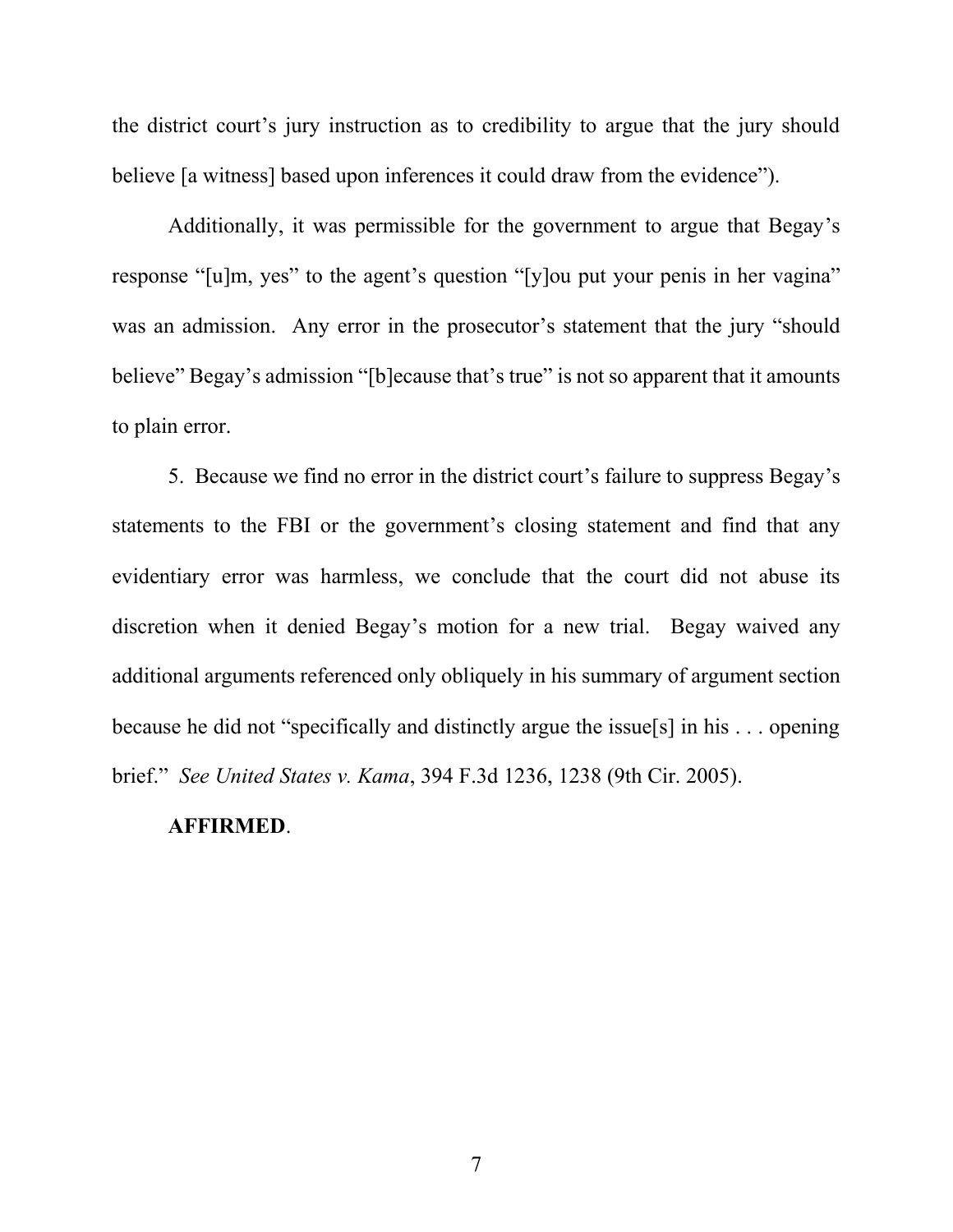# FILED

JUN 22 2022

MOLLY C. DWYER, CLERK U.S. COURT OF APPEALS

*USA v. Murphy Begay*, No. 19-10251

Judge FRIEDLAND, with whom Judge WATFORD joins, concurring:

I concur because I agree that the trial court's failure to admit the full interview was harmless given the strength of the Government's case. But I write separately to emphasize that I believe that admitting only the Government's excerpts from the interview was an abuse of discretion, and to urge the Government not to repeat the tactic of offering misleading partial excerpts in future cases.

Under the Rule of Completeness, "If a party introduces all or part of a writing or recorded statement, an adverse party may require the introduction, at that time, of any other part—or any other writing or recorded statement—that in fairness ought to be considered at the same time." Fed. R. Evid. 106. Portions of a document or recording are admissible under Rule 106 notwithstanding the bar on hearsay evidence when they are offered "'to correct a misleading impression' in the edited statement" introduced by an opposing party. *United States v. Vallejos*, 742 F.3d 902, 905 (9th Cir. 2014) (quoting *United States v. Collicott*, 92 F.3d 973, 983 (9th Cir. 1996)). In an interrogation context, we have held that Rule 106 allows the admission of additional portions of a defendant's statement when the prosecution offers a redacted version that "distorts the meaning of the statement," "excludes information substantially exculpatory of the declarant," or "excludes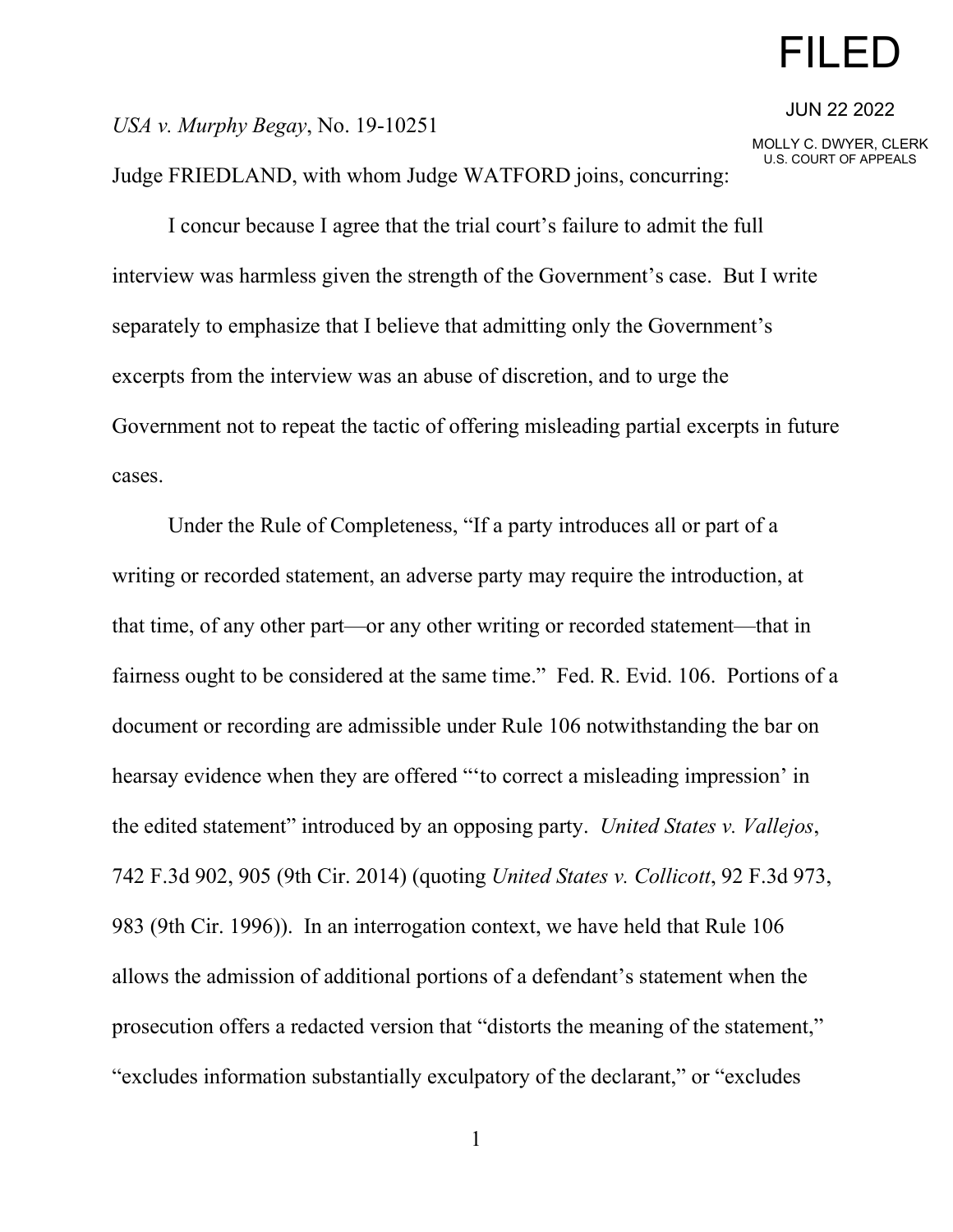portions of a statement that are . . . explanatory of [or] relevant to the admitted passages." *United States v. Dorrell*, 758 F.2d 427, 435 (9th Cir. 1985) (alterations in original) (quotation marks omitted).

Here, the district court abused its discretion by categorically excluding the remaining portions of the interview as inadmissible hearsay. The Government's edited excerpts did not accurately present the content of Begay's statements during the interview. Rather, the excerpts risked misleading the jury by making it seem as though Begay clearly confessed to having sex with an underaged girl and showed remorse. The full interview conveys a very different impression. The excluded portions of the interview suggest that Begay may not have been admitting to partaking in a sexual incident at all. Begay seems to mumble, respond affirmatively simply to indicate that he is listening, and repeat the officers' language as he is thinking. And rather than clearly confessing, he always returns to the same bottom line: *if it happened*, I am sorry. Because excluded "portions contained statements that bore directly on the meaning of the excerpts presented by the Government at trial . . . [b]y ruling that the remainder of the [interview] would be inadmissible hearsay if proffered by the defense, the district court denied [Begay] the opportunity to proffer [interview portions] that would serve to correct the misleading impression created by the Government's excerpts." *United States v.*